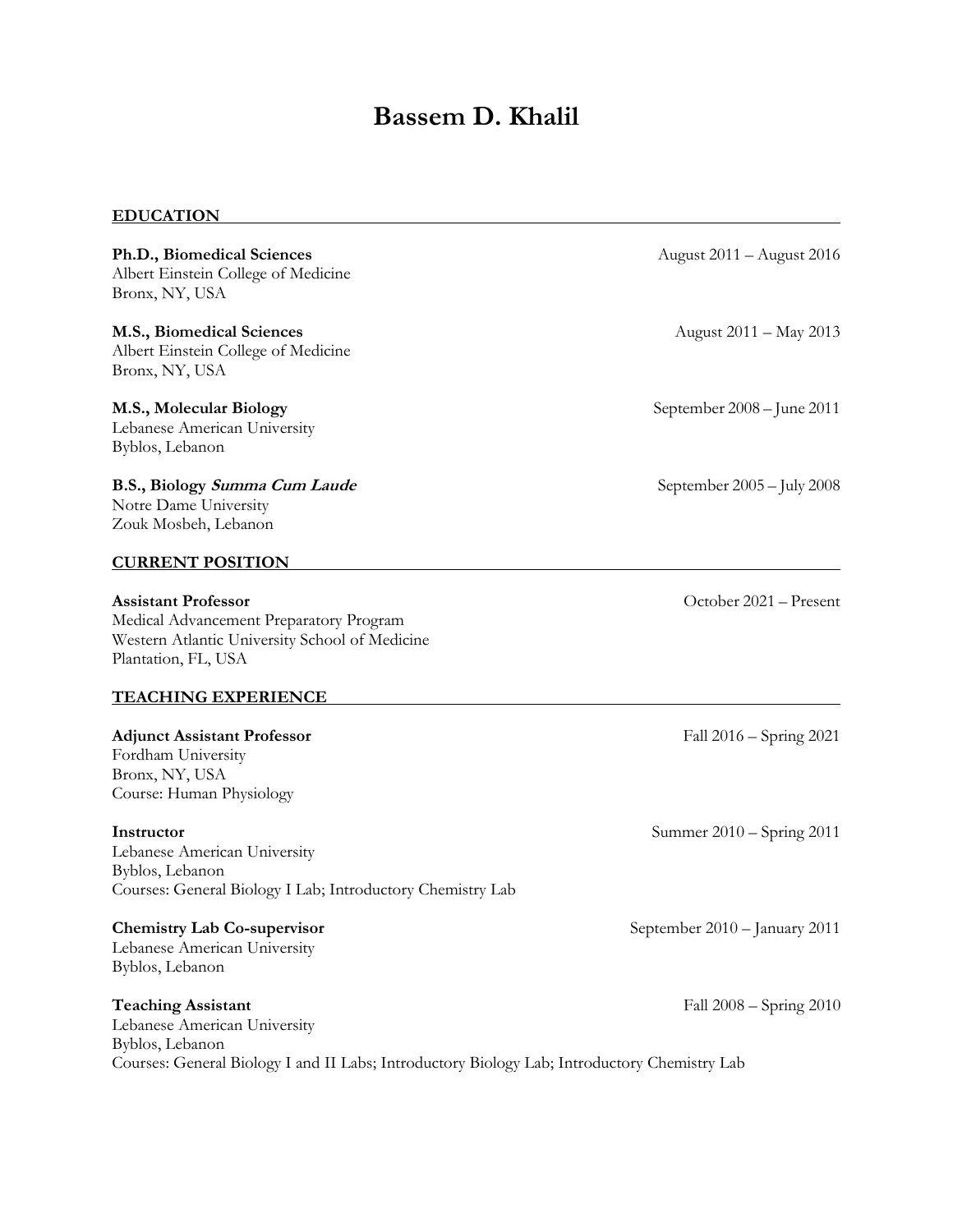### **RESEARCH EXPERIENCE**

| <b>Postdoctoral Fellow</b><br>Laboratory of Dr. Julio Aguirre-Ghiso<br>Icahn School of Medicine at Mount Sinai<br>New York, NY, USA                                                                        | April 2019 – September 2021  |
|------------------------------------------------------------------------------------------------------------------------------------------------------------------------------------------------------------|------------------------------|
| <b>Postdoctoral Fellow</b><br>Laboratory of Dr. Richard Kolesnick<br>Memorial Sloan Kettering Cancer Center<br>New York, NY, USA                                                                           | August 2017 – April 2019     |
| <b>Postdoctoral Fellow</b><br>Laboratories of Dr. Jonathan Backer and Dr. Anne Bresnick<br>Departments of Molecular Pharmacology and Biochemistry<br>Albert Einstein College of Medicine<br>Bronx, NY, USA | August 2016 – May 2017       |
| Ph.D. Training<br>Laboratory of Dr. Jonathan Backer<br>Co-mentor: Dr. Anne Bresnick<br>Departments of Molecular Pharmacology and Biochemistry<br>Albert Einstein College of Medicine<br>Bronx, NY, USA     | August 2011 – August 2016    |
| M.S. Training<br>Laboratory of Dr. Mirvat El-Sibai<br>Department of Natural Sciences<br>Lebanese American University<br>Byblos, Lebanon                                                                    | July $2009 -$ June $2011$    |
| <b>Volunteer, Genetics Laboratory</b><br>Middle East Institute of Health<br>Bsalim, Lebanon                                                                                                                | September 2008               |
| <b>Volunteer, Genetics Research Laboratory</b><br>Chronic Care Center<br>Baabda, Lebanon<br><b>GRANTS and FUNDING</b>                                                                                      | <b>July 2008</b>             |
| <b>National Cancer Institute (NCI)</b><br><b>T32 Postdoctoral Research Training Grant</b>                                                                                                                  | August 2020 – September 2021 |
| <b>COURSES and WORKSHOPS</b>                                                                                                                                                                               |                              |
| <b>Fundamentals of Course Design and Teaching</b><br>Albert Einstein College of Medicine<br>Bronx, NY, USA                                                                                                 | January - May 2015           |
| Microscopy workshop                                                                                                                                                                                        | May 2011                     |

Lebanese American University and American University of Beirut Byblos and Beirut, Lebanon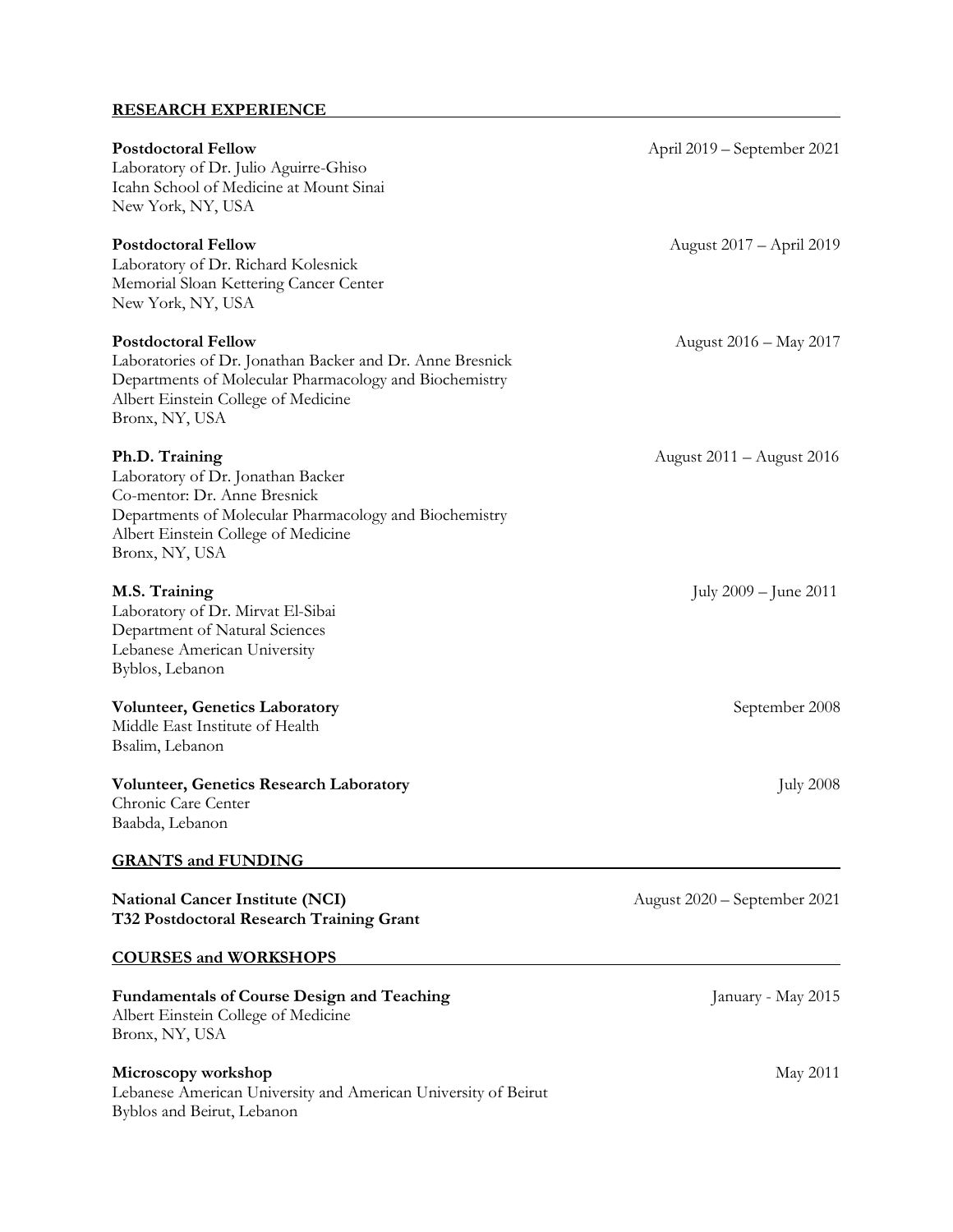| <b>Second Prize for Best Oral Presentation</b><br>NY Graduate School Symposium                                                           | March 2016    |
|------------------------------------------------------------------------------------------------------------------------------------------|---------------|
| <b>Albert Einstein College of Medicine's Nominee</b><br>Howard Hughes Medical Institute (HHMI) International Student Research Fellowship | November 2014 |
| <b>Best Poster Presentation</b><br>Phosphorylation & G-Protein Mediated Signaling Networks Gordon Research Conference                    | June 2014     |
| <b>Best Poster Presentation</b><br>The Third Annual Molecular Biology Poster Conference at Lebanese American University (LAU)            | May 2010      |
| Dean's Honor List (NDU)<br>Awarded for academic excellence                                                                               | 2005-2008     |
| Beneficiary of highest merit scholarship (NDU)                                                                                           | 2005-2008     |

#### **PUBLICATIONS**

- 1. **Khalil, B.D.**, Sanchez, R., Rahman, T., Rodriguez-Tirado, C., Moritsch, S., Rodriguez Martinez, A., Miles, B., Farias, E., Mezei, M., Cheung, J. F., Nobre, A. R., Kale, N., Sproll, K. C., Sosa, M. S., Aguirre-Ghiso, J. A. (2022). "A specific agonist of the orphan nuclear receptor NR2F1 suppresses metastasis through the induction of cancer cell dormancy." J Exp Med, 219(1): e20210836.
- 2. Abdellatef, S., Fakhoury, I., Al Haddad, M., Jaafar, L., Maalouf, H., Hanna, S., **Khalil, B.D.**, El Masri, Z., Hodgson, L., El-Sibai, M. (2022). "StarD13 negatively regulates invadopodia formation and invasion in high-grade serous (HGS) ovarian adenocarcinoma cells by inhibiting Cdc42." Eur J Cell Biol, 101(1):151197.
- 3. Sun, D., Filipescu, D., Hasson, D., Singh, D., Carcamo, S., **Khalil, B.D.**, Miles, B.A., Westra, W., Sproll, K.S., Bernstein, E., Aguirre-Ghiso, J. A. (2021). "MacroH2A impedes metastatic growth by enforcing a discrete dormancy program in disseminated cancer cells." bioRxiv, doi: https://doi.org/10.1101/2021.12.07.471619.
- 4. Rodriguez-Tirado, C., Kale, N., Carlini, M. J., Shrivastava, N., **Khalil, B.D.**, Bravo-Cordero, J. J., Alexander, M., Ji, J., Sosa, M. S. (2021). "NR2F1 is a barrier to dissemination of early-evolved mammary cancer cells." bioRxiv 2021.01.29.428822; doi: https://doi.org/10.1101/2021.01.29.428822.
- 5. Heitz, S.D., Hamelin, D.J., Hoffman, R.M., Greenberg, N., Salloum, G., Erami, Z., **Khalil, B.D.**, Shymanets, A., Steidle, E.A., Gong, G.Q., Nürnberg, B., Burke, J.E., Flanagan, J.U., Bresnick, A.R., and Backer, J.M. (2019). "A single discrete Rab5 binding site in PI3Kβ is required for tumor cell invasion." J Biol Chem, 294(12): 4621-4633.
- 6. Erami, Z.\*, **Khalil, B.D.\***, Salloum, G., Yao, Y., LoPiccolo, J., Shymanets, A., Nürnberg, B., Bresnick, A.R., and Backer, J.M. (2017). "Rac1-stimulated macropinocytosis enhances Gβγ activation of PI3Kβ." Biochemical J*.*, 474(23): 3903-3914. **\* Contributed equally**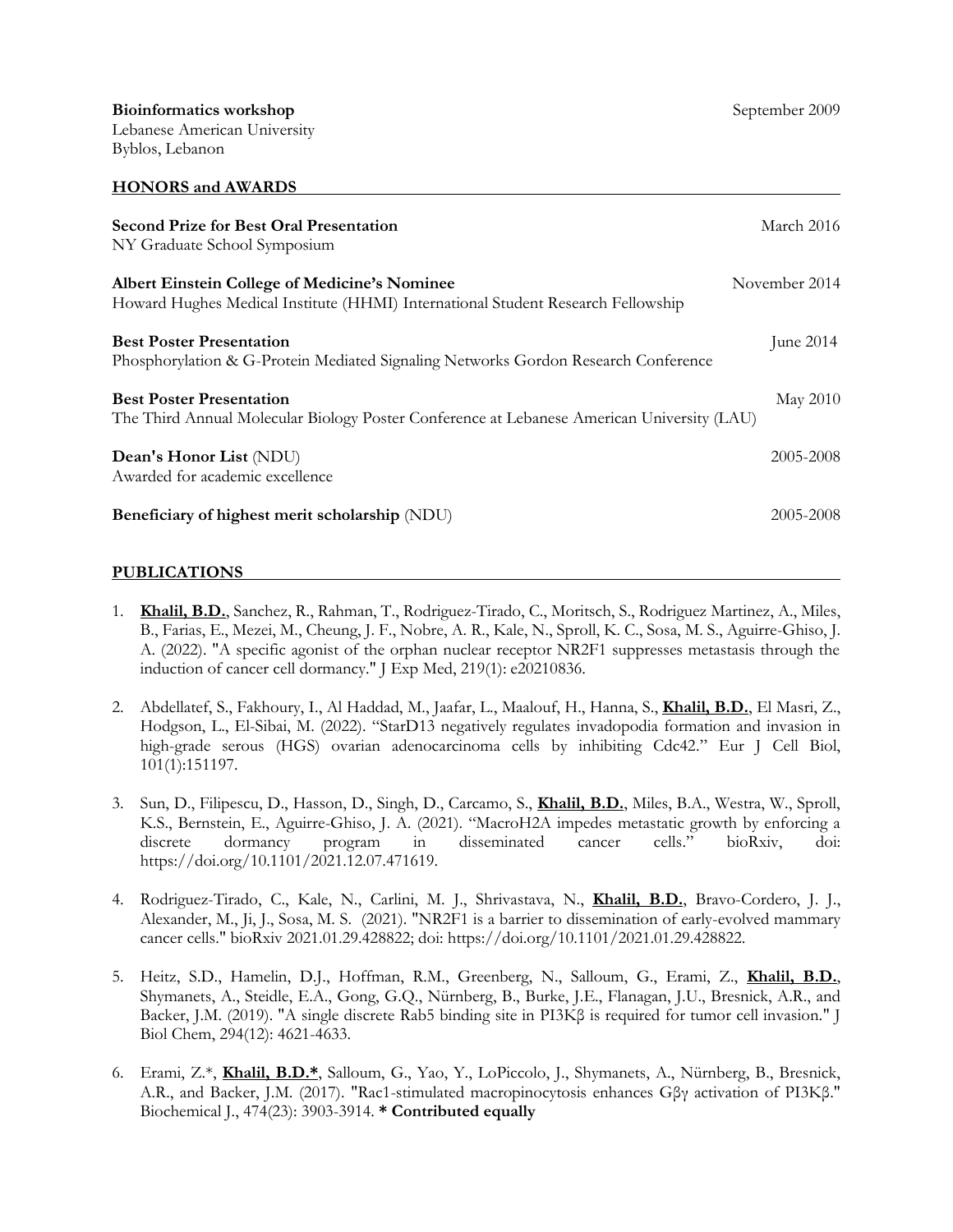- 7. **Khalil, B.D**., Hsueh, C., Cao, Y., Abi Saab, W., Wang, Y., Condeelis, J.S., Bresnick, A.R., and Backer, J.M. (2016). "GPCR signaling mediates tumor metastasis via PI3K." Cancer Research, **76**(10): 2944-2953.
- 8. Hanna, S., **Khalil, B.D.**, Nasrallah, A., Saykali, B.A., Sobh, R., Nasser, S., and El-Sibai, M. (2014). "StarD13 is a tumor suppressor in breast cancer that regulates cell motility and invasion." Int J Oncol**, 44**(5): 1499- 1511.
- 9. **Khalil, B.D**., Hanna, S., Saykali, B.A., El-Sitt, S., Nasrallah, A., Marston, D., El-Sabban, M., Hahn, K.M., Symons, M., and El-Sibai, M. (2014). "The regulation of RhoA at focal adhesions by StarD13 is important for astrocytoma cell motility." Exp Cell Res, **321**(2): 109-122.
- 10. Vadas, O., Dbouk, H.A., Shymanets, A., Perisic, O., Burke, J.E., Abi Saab, W.F., **Khalil, B.D.**, Harteneck, C., Bresnick, A.R., Nurnberg, B., Backer, J.M., and Williams, R.L. (2013). "Molecular determinants of PI3Kgamma-mediated activation downstream of G-protein-coupled receptors (GPCRs)." Proc Natl Acad Sci U S A, **110**(47): 18862-18867.
- 11. Dbouk, H.A., **Khalil, B.D.**, Wu, H., Shymanets, A., Nurnberg, B., and Backer, J.M. (2013). "Characterization of a tumor-associated activating mutation of the p110beta PI 3-kinase." PLoS One, **8**(5): e63833.
- 12. Dbouk, H.A., Vadas, O., Shymanets, A., Burke, J.E., Salamon, R.S., **Khalil, B.D.**, Barrett, M.O., Waldo, G.L., Surve, C., Hsueh, C., Perisic, O., Harteneck, C., Shepherd, P.R., Harden, T.K., Smrcka, A.V., Taussig, R., Bresnick, A.R., Nurnberg, B., Williams, R.L., and Backer, J.M. (2012). "G protein-coupled receptormediated activation of p110beta by Gbetagamma is required for cellular transformation and invasiveness." Science Signaling, **5**(253): ra89.
- 13. El-Sitt, S., **Khalil, B.D.**, Hanna, S., El-Sabban, M., Fakhreddine, N., and El-Sibai, M. (2012). "DLC2/StarD13 plays a role of a tumor suppressor in astrocytoma." Oncol Rep, **28**(2): 511-518.
- 14. **Khalil, B.D.** and El-Sibai, M. (2012). "Rho GTPases in primary brain tumor malignancy and invasion." J Neurooncology, **108**(3): 333-339.
- 15. Bahnan, W., Koussa, J., Younes, S., Abi Rizk, M., **Khalil, B.D.**, El Sitt, S., Hanna, S., El-Sibai, M., and Khalaf, R. A. (2012). "Deletion of the Candida albicans PIR32 results in increased virulence, stress response, and upregulation of cell wall chitin deposition." Mycopathologia, **174**(2): 107-119.

#### **ABSTRACTS and POSTER PRESENTATIONS**

- 1. **Khalil, B.D.**, Cao, Y., Abi Saab, W., Wang, Y., Hsueh, C., Bresnick, A.R., and Backer, J.M. GPCR signaling to p110ß is required for invasion and metastasis of breast cancer cells. The New York Graduate Student Symposium on Cancer Biology. Cold Spring Harbor Laboratory, NY, USA, April 2015.
- 2. **Khalil, B.D.**, Cao, Y., Abi Saab, W., Wang, Y., Hsueh, C., Bresnick, A.R., and Backer, J.M. GPCR signaling to p110ß is required for invasion and metastasis of breast cancer cells. Phosphorylation & G-Protein Mediated Signaling Networks Gordon Research Conference, University of New England, Biddeford, ME, USA, June 2014
- 3. **Khalil, B.D.**, Cao, Y., Abi Saab, W., Wang, Y., Bresnick, A.R., and Backer, J.M. GPCR signaling to p110β is required for tumor growth and extravasation of breast cancer cells. PTEN Pathways & Targets, Cold Spring Harbor Laboratory, NY, USA, March 2014.